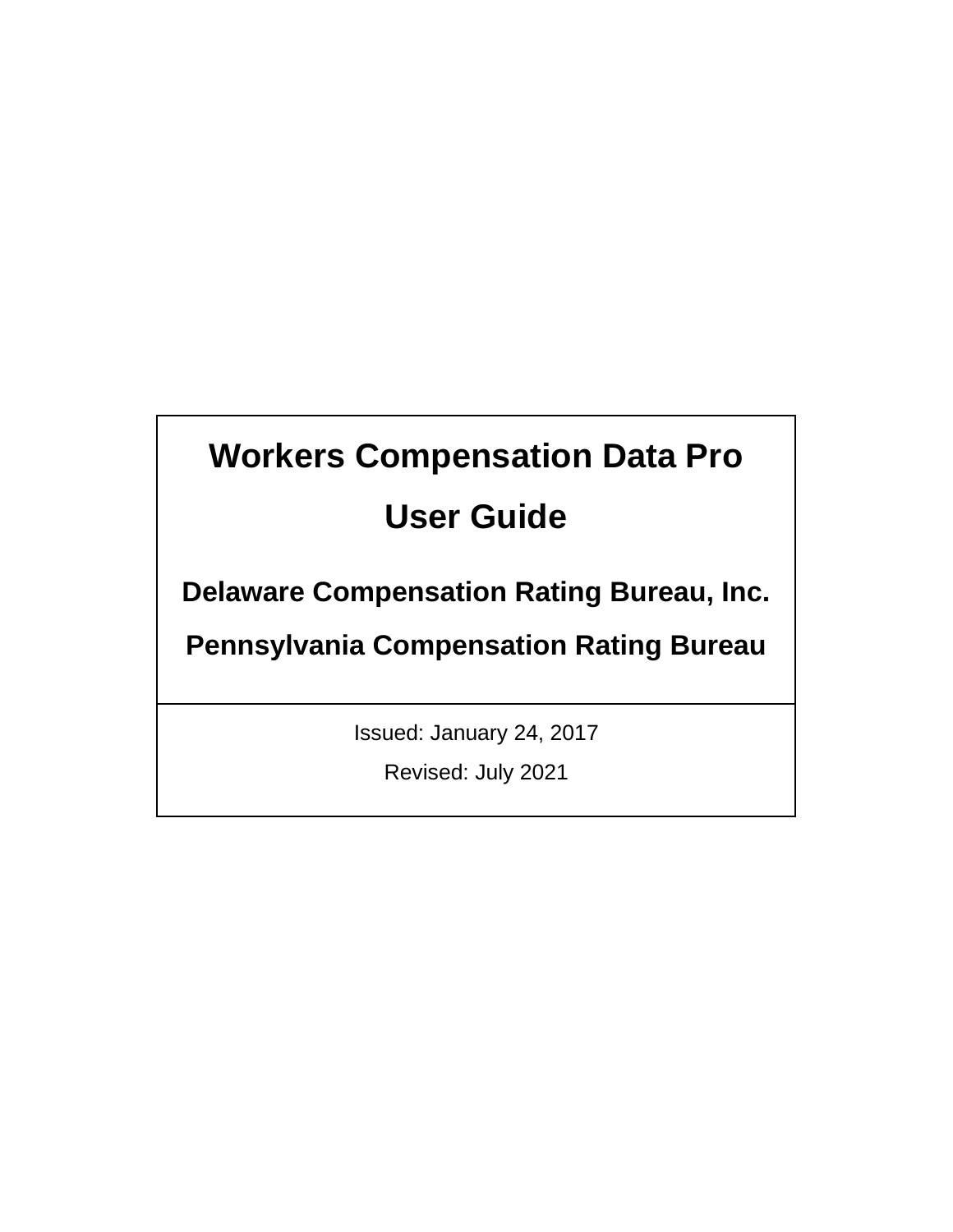# **TABLE OF CONTENTS**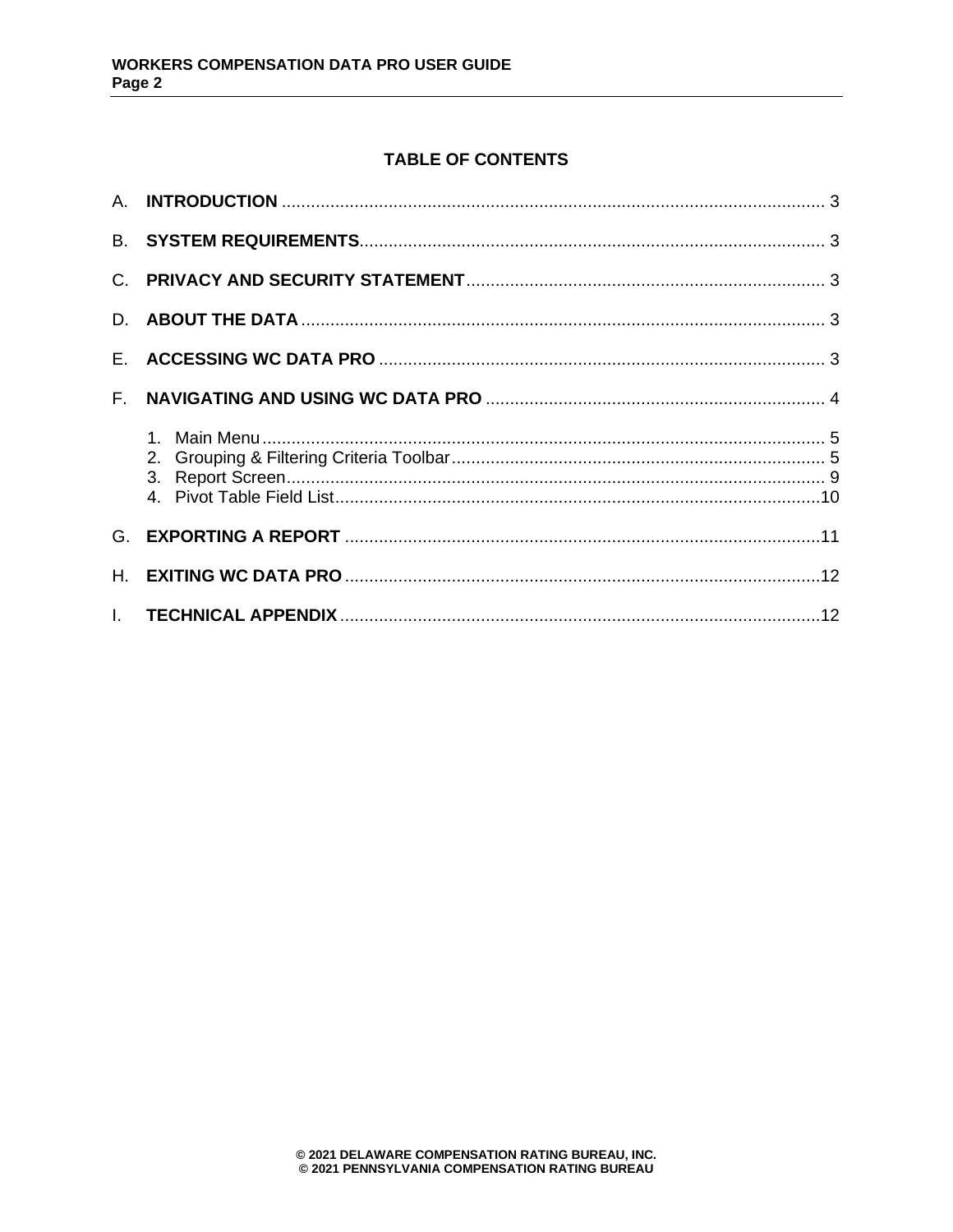# <span id="page-2-0"></span>**A. INTRODUCTION**

Workers Compensation (WC) Data Pro is a web application available to member carriers that provides access to DCRB/PCRB premium and loss data. It allows carriers to benchmark their data against statewide data by various policy and claim characteristics. It also allows carriers to extract data for analysis.

This guide will provide an overview of the functions available to carriers within WC Data Pro and helpful hints for using the application. It is recommended that the user read this entire document before using WC Data Pro.

# <span id="page-2-1"></span>**B. SYSTEM REQUIREMENTS**

Users of WC Data Pro must have access to the DCRB/PCRB website. The application response time may vary depending on how you access the Internet. The recommended web browser is Internet Explorer.

# <span id="page-2-2"></span>**C. PRIVACY AND SECURITY STATEMENT**

Carriers may view the DCRB/PCRB *Privacy and Security Statement* within the application. The login screen for the **Application Login** contains a **Privacy** link that will provide access to the *Privacy and Security Statement*.

# <span id="page-2-3"></span>**D. ABOUT THE DATA**

WC Data Pro contains data collected by the DCRB/PCRB on Unit Statistical Reports that allows carriers to benchmark their data by their own carrier and/or carrier group data against statewide data. The most recent report level is available for the latest ten policy years. Exposure, policy counts, various types of premium and loss information is available by county code, geo zip, hazard group, industry group and class code. In addition, losses can be filtered by claim status, injury type and policy detail such as deductible, retro and residual market.

# <span id="page-2-4"></span>**E. ACCESSING WC DATA PRO**

The WC Data Pro is located within the Application Login on the DCRB/PCRB website. The direct website for the Application Login is: [https://www.pcrbdata.com/ul.](https://www.pcrbdata.com/ul) It can also be accessed via the **Application Login** button on the DCRB/PCRB website, [www.pcrb.com](http://www.pcrb.com/) or [www.dcrb.com.](http://www.dcrb.com/)

Registered carrier group users should enter their **User Name** and **Password**. The password field is case-sensitive. You must read the paragraph below these fields and click the **I Agree** button to proceed.

If you are not a registered user, click on the **First Time User** link and complete the registration form as a *Carrier Group User*.

WC Data Pro is only available to carrier group users. As a carrier group user, you must request access to WC Data Pro from your Carrier Group Administrator (CGA). If you do not know the name of your CGA, contact Central Support at 215-320-4933 or [centralsupport@pcrb.com.](mailto:centralsupport@pcrb.com)

Once successfully logged in, the user will observe the Application Manager home screen. Select **WC Data Pro** to launch the application.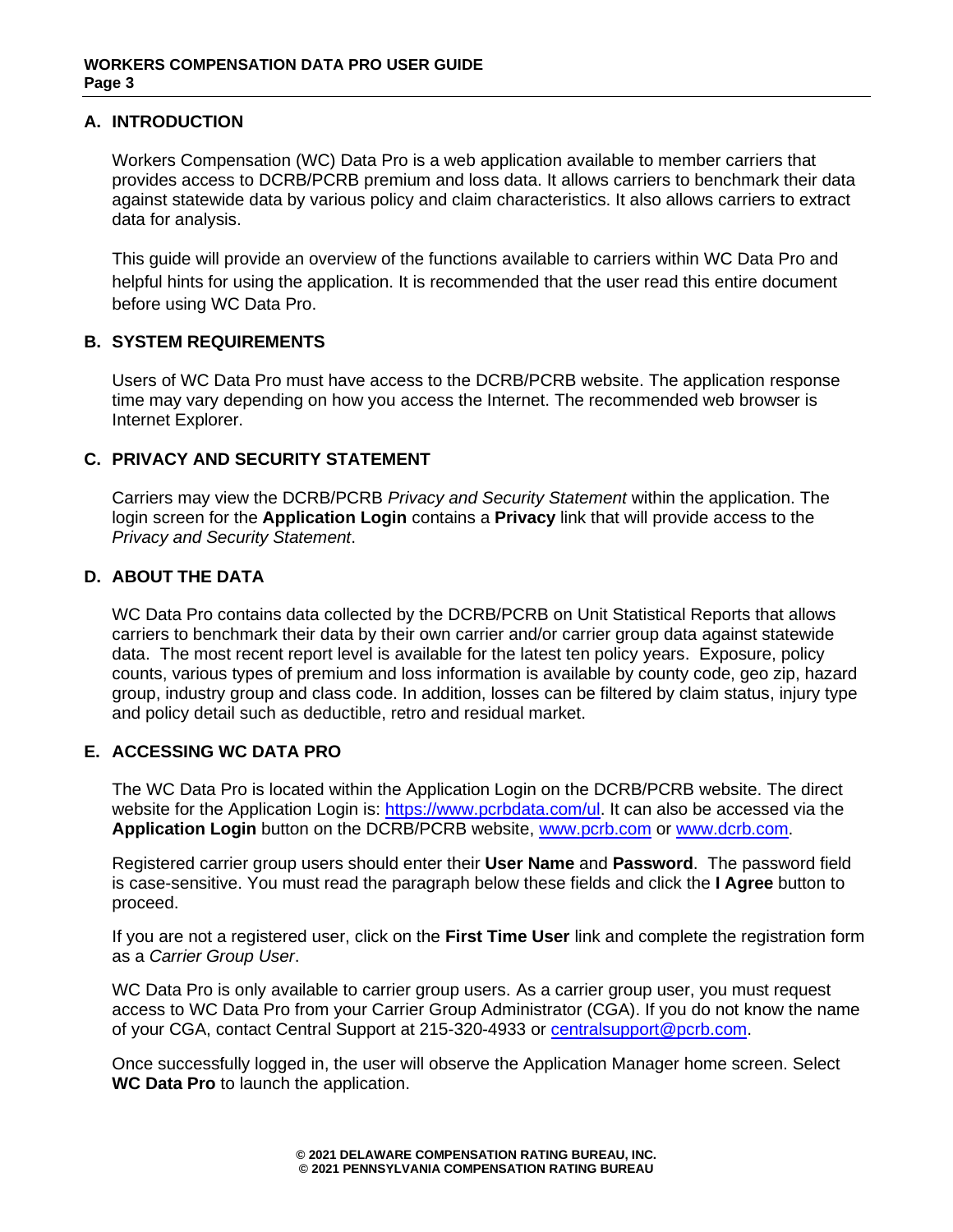# <span id="page-3-0"></span>**F. NAVIGATING AND USING WC DATA PRO**

Once users have launched the application, the following screen will be displayed:

| <b>Workers Comp Data Pro</b><br>Compensation Rating Bureau |                                                                                                                                                                                                                                                                                                                                                                                                                                                                                                                                                                                                                                                                                                                                                                                                                                                                                                                                                                                                                                                                                                                                                                                                                                                                                                                                                                                                                                                                                                                                                                                                                                                                                                                                                                                                                                                                                                                                                                                                                                                                                                     |
|------------------------------------------------------------|-----------------------------------------------------------------------------------------------------------------------------------------------------------------------------------------------------------------------------------------------------------------------------------------------------------------------------------------------------------------------------------------------------------------------------------------------------------------------------------------------------------------------------------------------------------------------------------------------------------------------------------------------------------------------------------------------------------------------------------------------------------------------------------------------------------------------------------------------------------------------------------------------------------------------------------------------------------------------------------------------------------------------------------------------------------------------------------------------------------------------------------------------------------------------------------------------------------------------------------------------------------------------------------------------------------------------------------------------------------------------------------------------------------------------------------------------------------------------------------------------------------------------------------------------------------------------------------------------------------------------------------------------------------------------------------------------------------------------------------------------------------------------------------------------------------------------------------------------------------------------------------------------------------------------------------------------------------------------------------------------------------------------------------------------------------------------------------------------------|
| Premium And Loss<br>Loss<br><b>R</b> Home                  | $H = HeiD$                                                                                                                                                                                                                                                                                                                                                                                                                                                                                                                                                                                                                                                                                                                                                                                                                                                                                                                                                                                                                                                                                                                                                                                                                                                                                                                                                                                                                                                                                                                                                                                                                                                                                                                                                                                                                                                                                                                                                                                                                                                                                          |
|                                                            | <b>Welcome to Workers Comp Data Pro</b><br>The DCRB/PCRB market is a competitive, innovative and dynamic system in which many<br>different programs and actions interact to determine policy provisions, prices and outcomes.<br>Evaluating prior experience is an integral part of understanding the market. To assist all<br>carrier members in monitoring premium, exposure and loss information, the DCRB/PCRB has<br>developed the Workers Compensation Data Pro application (Data Pro). Data Pro is available<br>to members only to provide aggregate views of the PCRB databases. Data Pro contains<br>premium, exposure and loss information by classification and other policy characteristics. The<br>application provides carriers the capabilities to better understand the unit statistical data that<br>underlies each annual rate filing. Data Pro allows users to view their own data carrier as well<br>as statewide results. Users can display and export their results.<br>The Carrier Pricing Benchmark application contains authorized manual rates by classification<br>and carrier. This application allows selection of rates either by carrier (showing the selected<br>carrier's authorized manual rates by classification) or by classification (showing the selected<br>classification's authorized manual rates by carrier). The application provides sorting<br>capabilities for authorized manual rates based on carrier, classification or authorized manual<br>rate.<br>Users of the Data Pro application must be aware that this database contains information that<br>has been subjected to the application of manual adjustments and/or exclusion of data for<br>various purposes. As a result, the premium, exposure and loss information may not be<br>shown as originally reported to the PCRB by the carrier. Users of the Data Pro must consider<br>the application to be an informational resource only.<br>To verify understanding and acceptance of the limitations noted above and access the Data<br>Pro, click on the button below.<br><b>Accept</b> |
|                                                            | Copyright © 2021 PCRB. All rights reserved.<br>V.210226                                                                                                                                                                                                                                                                                                                                                                                                                                                                                                                                                                                                                                                                                                                                                                                                                                                                                                                                                                                                                                                                                                                                                                                                                                                                                                                                                                                                                                                                                                                                                                                                                                                                                                                                                                                                                                                                                                                                                                                                                                             |

Users must read the disclaimer and click the **Accept** button to proceed.

WC Data Pro consists of four sections: (1) Main Menu, (2) Grouping & Filtering Criteria Toolbar, (3) Report Screen and (4) Pivot Table Field List.

| <b>n</b> Home<br><b>Premium And Loss</b><br>П<br>$\Box$ Loss                                                                                              | $2$ Help $\vert \cdot \vert$ 1            |                                  |  |
|-----------------------------------------------------------------------------------------------------------------------------------------------------------|-------------------------------------------|----------------------------------|--|
| GROUPING & FILTERING CRITERIA 2                                                                                                                           |                                           |                                  |  |
| Filter<br>$\bullet$ Clear<br>Benchmark -<br>Group<br><b>Run</b><br>$\tau$<br>Data Columns +<br>$\overline{\mathbb{Z}}$ Export<br>$\overline{\phantom{a}}$ |                                           |                                  |  |
| <b>Industry</b>                                                                                                                                           |                                           | Report Filters<br>Exclude Fields |  |
| Page 1 of 1 (0 items) $\bigcirc$ 1                                                                                                                        | Page size: 20<br>$\overline{\phantom{a}}$ |                                  |  |
|                                                                                                                                                           | <b>Grand Total</b>                        | <b>Row Labels</b>                |  |
| <b>Grand Total</b>                                                                                                                                        |                                           |                                  |  |
|                                                                                                                                                           | $\boxed{3}$                               | 4<br>Column Labels               |  |
|                                                                                                                                                           |                                           | $\Sigma$ Column Values           |  |
| Page 1 of 1 (0 items) $\begin{array}{ c c c }\n\hline\n1 & \odot\n\end{array}$                                                                            | Page size: 20<br>$\overline{\phantom{a}}$ |                                  |  |
|                                                                                                                                                           |                                           | Update<br>Defer Layout Update    |  |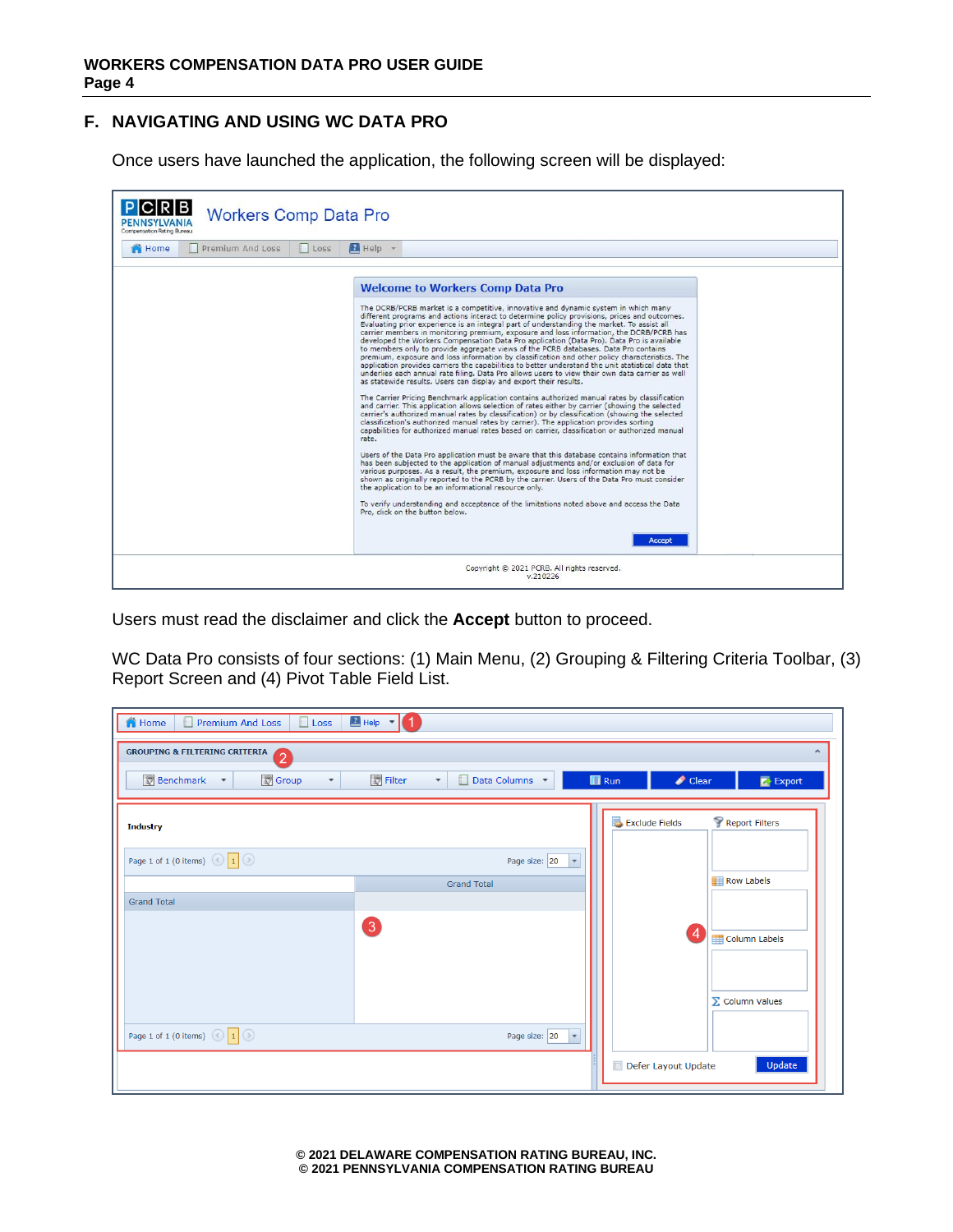## <span id="page-4-0"></span>**1. Main Menu**

The main menu serves as the starting point for all WC Data Pro functions. The user may access one of four menu options:

## **a. Home**

Select the **Home** option to return to the DCRB/PCRB Application Manager page.

## **b. Premium and Loss**

Select the **Premium and Loss** option to view and/or compare Industry and Carrier premium and loss data.

## **c. Loss**

Select the **Loss** option to view and/or compare Industry and Carrier loss data.

## **d. Help**

Select the **Help** option to view the WC Data Pro User Guide or details regarding the current version of the application.

# <span id="page-4-1"></span>**2. Grouping & Filtering Criteria Toolbar**

The **Grouping & Filtering Criteria Toolbar** is launched when the **Premium and Loss** or **Loss** option is selected from the main menu. The toolbar has four tabs: Benchmark, Group, Filter and Data Columns. The user must select from the various options under each tab and click the **Run**  button to generate a report based from the criteria selected. To reset the toolbar to its default values, select the **Clear** button.

Steps to submit a query:

# **a. Select a Benchmark Criteria**

Under Column A, select "Industry" or "Carrier". If "Carrier" is selected, a drop-down menu will appear which lists all carriers within your carrier group. All carriers are selected by default.

|                         | <b>GROUPING &amp; FILTERING CRITERIA</b>                |                   |                               |                |                |                   | $\boldsymbol{\mathsf{A}}$ |
|-------------------------|---------------------------------------------------------|-------------------|-------------------------------|----------------|----------------|-------------------|---------------------------|
|                         | Group<br>Benchmark <b>*</b><br>$\overline{\phantom{a}}$ | Filter            | $\overline{\phantom{a}}$<br>E | Data Columns * | <b>III</b> Run | $\triangle$ Clear | E Export                  |
|                         | <b>Column A</b>                                         | <b>Column B</b>   |                               |                |                |                   |                           |
|                         |                                                         | Compare           |                               |                |                |                   |                           |
|                         | <b>Carrier/Industry:</b>                                | Carrier/Industry: |                               |                |                |                   |                           |
|                         | Carrier<br>$\bigcap$ Industry                           | <b>O</b> Industry | $\bigcap$ Carrier             |                |                |                   |                           |
|                         | <b>Select Carrier:</b>                                  |                   |                               |                |                |                   |                           |
|                         | 12345, 67890, 77766                                     |                   |                               |                |                |                   |                           |
| $\overline{\mathbf{v}}$ | <b>Name</b>                                             | NAIC#             | Carrier #                     | NCCI#          |                |                   |                           |
|                         |                                                         |                   |                               |                |                |                   |                           |
| $\overline{\mathbf{w}}$ | Demo Carrier 1                                          | 12345             | 777                           | 77777          |                |                   |                           |
| $\overline{\mathbf{v}}$ | Demo Carrier 2                                          | 67890             | 667                           | 66777          |                |                   |                           |
| $\boxed{\mathbf{v}}$    | <b>DEMO CARRIER 3</b>                                   | 77766             | 696                           | 66677          |                |                   |                           |
|                         |                                                         |                   |                               | <b>8</b> Close |                |                   |                           |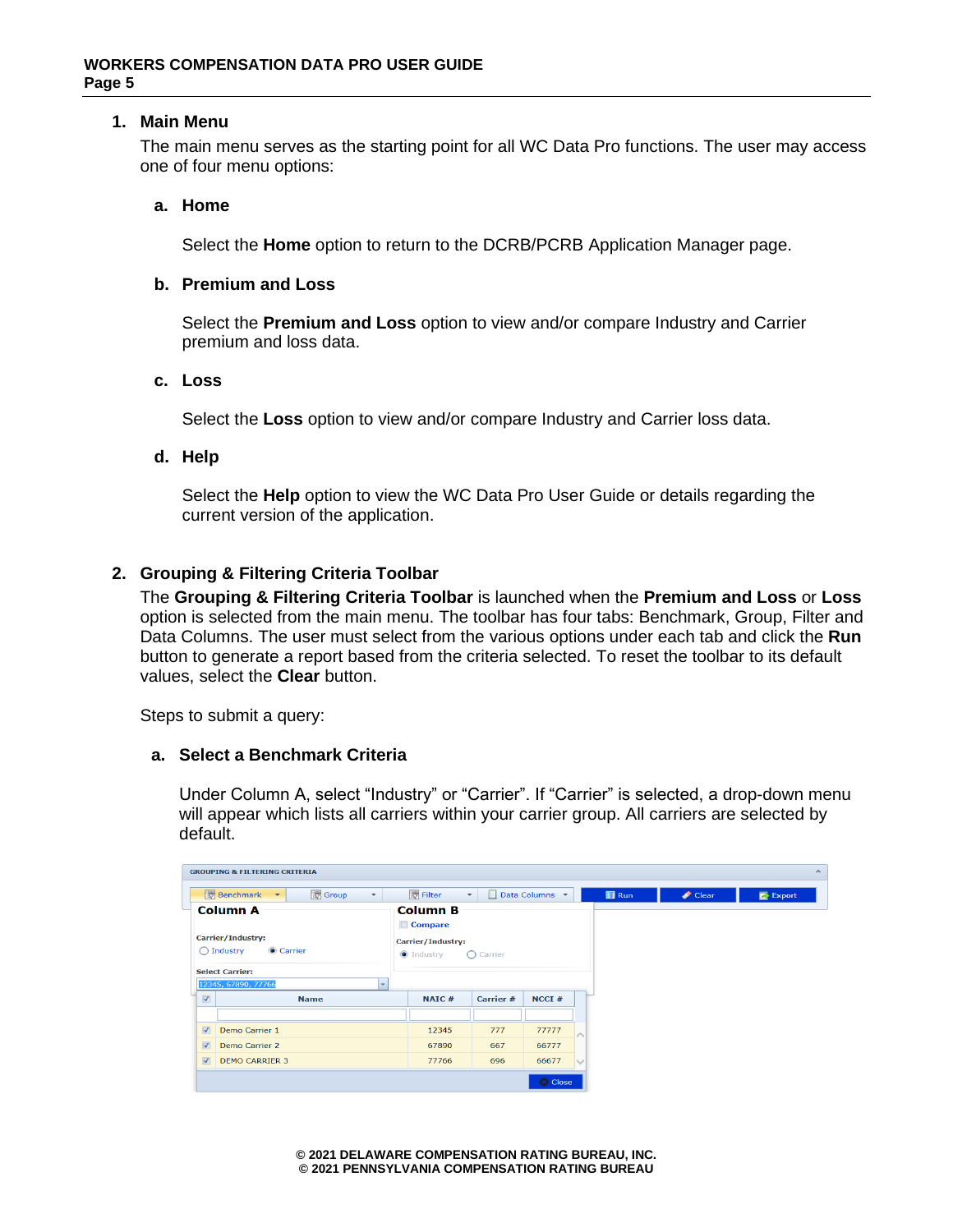To select (or deselect) an individual carrier, click the checkbox to the left of the carrier's name.

To select (or deselect) all carriers, click the checkbox to the left of the **Name** column label.

| <b>Name</b>           | NAIC# | <b>Carrier</b> # | $NCCI$ #           |  |
|-----------------------|-------|------------------|--------------------|--|
|                       |       |                  |                    |  |
| Demo Carrier 1        | 12345 | 777              | 77777              |  |
| Demo Carrier 2        | 67890 | 667              | 66777              |  |
| <b>DEMO CARRIER 3</b> | 77766 | 696              | 66677              |  |
|                       |       |                  | <b>&amp;</b> Close |  |

If comparing two or more entities (such as Industry with carrier or carrier with another carrier), the "Compare" checkbox under Column B must be selected.

| ⊧Column A                                            | <b>Column B</b>                                                              |
|------------------------------------------------------|------------------------------------------------------------------------------|
| Carrier/Industry:<br>● Industry<br>$\bigcap$ Carrier | <b>Compare</b><br>Carrier/Industry:<br><b>Carrier</b><br>$\bigcirc$ Industry |
|                                                      | <b>Select Carrier:</b><br>12345, 67890, 77766<br>$\overline{\phantom{a}}$    |

## **b. Select a Grouping Criteria**

The **Group** tab allows the user to specify how the data will be presented (or grouped). A combination of fields can be chosen by making a selection from radio buttons, checkboxes or drop-down menus. Note that the grouping criteria items are different for **Premium and Loss** and **Loss** options.

| <b>GROUPING &amp; FILTERING CRITERIA</b>    |                                         | $\mathbb{A}$                                                                          |  |
|---------------------------------------------|-----------------------------------------|---------------------------------------------------------------------------------------|--|
| <b>Benchmark</b><br>$\overline{\mathbf{v}}$ | Filter<br>Group<br>٠                    | $\Box$ Run<br>$\triangle$ Clear<br>$\overline{\bullet}$ Export<br>Data Columns T<br>▼ |  |
|                                             | <b>State Code:</b>                      | Governing/Class:                                                                      |  |
|                                             | <sup>O</sup> Pennsylvania<br>◯ Delaware | - Select -                                                                            |  |
|                                             | <b>Rate Revision Year:</b>              | <b>Policy Year:</b>                                                                   |  |
|                                             | 2019                                    | <b>Policy Year</b>                                                                    |  |
|                                             | <b>Industry/Hazard Group:</b>           | Market (Delaware Only):                                                               |  |
|                                             | - Select -<br>$\overline{\phantom{a}}$  | - Select -                                                                            |  |
|                                             | Geo Zip/County Code:                    | <b>Type of Range:</b>                                                                 |  |
|                                             | - Select -<br>$\overline{\phantom{a}}$  | - Select -<br>$\overline{\phantom{a}}$                                                |  |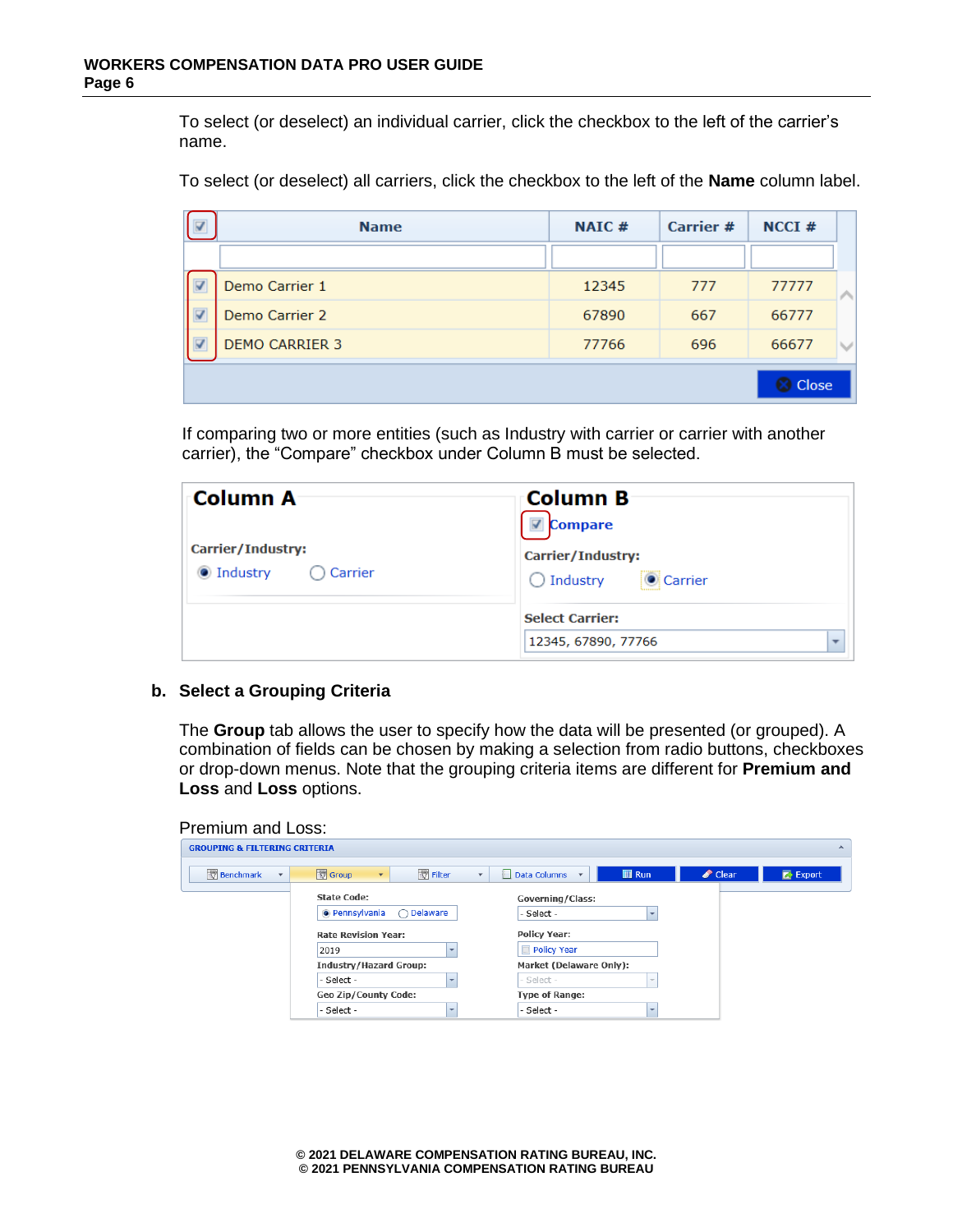| Loss:                                        |                                                                         |                                                                            |                                                     |
|----------------------------------------------|-------------------------------------------------------------------------|----------------------------------------------------------------------------|-----------------------------------------------------|
| <b>GROUPING &amp; FILTERING CRITERIA</b>     |                                                                         |                                                                            | $\mathbf{A}$                                        |
| <b>Benchmark</b><br>$\overline{\phantom{a}}$ | Filter<br>Group<br>$\overline{\mathbf{v}}$                              | $\blacksquare$ Run<br>Data Columns<br>$\scriptstyle\overline{\phantom{a}}$ | $\triangle$ Clear<br>$\overline{\mathbb{C}}$ Export |
|                                              | <b>State Code:</b><br><sup>O</sup> Pennsylvania<br>◯ Delaware           | <b>Governing/Class:</b><br>- Select -<br>$\overline{\phantom{a}}$          |                                                     |
|                                              | <b>Rate Revision Year:</b><br>2019<br>$\overline{\phantom{a}}$          | <b>Policy Year:</b><br><b>Policy Year</b>                                  |                                                     |
|                                              | <b>Industry/Hazard Group:</b><br>- Select -<br>$\overline{\phantom{0}}$ | <b>Report Level:</b><br>Report Level                                       |                                                     |
|                                              | Geo Zip/County Code:<br>- Select -<br>$\overline{\phantom{a}}$          | Market (Delaware Only):<br>- Select -<br>$\sim$                            |                                                     |
|                                              | <b>Group Selections:</b><br>- Select -<br>$\overline{\phantom{a}}$      |                                                                            |                                                     |

"Rate Revision Year" is related to the Unit Statistical Plan data underlying a particular Bureau filing.

For example, for Pennsylvania, Rate Revision Year 2019 corresponds to the Unit Statistical Plan data underlying the Pennsylvania loss cost filing effective April 1, 2019. Similarly, for Delaware, Rate Revision Year 2019 corresponds to the Delaware rate/loss cost filing effective December 1, 2019.

Note: Grouping by Report Level will disable all other Group and Filter fields with the exception of State Code, Policy Year and Class.

## **c. Select a Filtering Criteria**

The **Filter** tab allows the user to narrow down the data to be returned by the query. A combination of fields can be chosen by making a selection from radio buttons, checkboxes or drop-down menus. Note that the filtering criteria items are different for **Premium and Loss** and **Loss** options.

| <b>Premium and Loss:</b>                                                   |                                                                        |                                                        |                                |
|----------------------------------------------------------------------------|------------------------------------------------------------------------|--------------------------------------------------------|--------------------------------|
| <b>GROUPING &amp; FILTERING CRITERIA</b>                                   |                                                                        |                                                        | $\mathcal{A}$                  |
| Group<br>Benchmark<br>$\overline{\phantom{a}}$<br>$\overline{\phantom{a}}$ | <sup>■</sup> Filter<br>Data Columns T<br>÷.<br>$\overline{\mathbf{v}}$ | <b>Run</b><br>$\triangle$ Clear                        | $\overline{\mathbb{Z}}$ Export |
|                                                                            | lndustry<br>◯ Hazard<br><b>Select Industry Group:</b>                  | ◯ County Code<br>● Geo Zip<br>Select Geo Zip (Max 10): |                                |
|                                                                            | - Select -<br>$\overline{\mathbf{v}}$                                  | - Select -                                             | $\overline{\phantom{a}}$       |
|                                                                            | <b>Select Policy Year:</b><br>Select -<br>$\overline{\phantom{0}}$     | Select Class Code (Max 10):<br>Select -                | $\overline{\phantom{a}}$       |
|                                                                            | <b>Select Deductibles:</b>                                             | <b>Select Exposure:</b>                                |                                |
|                                                                            | Select -<br>$\overline{\mathbf{v}}$                                    | <sup>O</sup> Payroll<br>◯ Non Payroll                  |                                |
|                                                                            | <b>Select Retro:</b><br>Select -                                       | <b>Select Frequency Range (Max 5):</b><br>Select -     |                                |
|                                                                            | <b>Select Loss Ratio Range (Max 5):</b>                                | Select Exp Mod Range (Max 5):                          |                                |
|                                                                            | Select -                                                               | Select -                                               |                                |
|                                                                            | <b>Select Payroll Range (Max 5):</b>                                   | <b>Select Premium Range (Max 5):</b>                   |                                |
|                                                                            | Select -<br>$\cdot$                                                    | Select -                                               | $\overline{\phantom{a}}$       |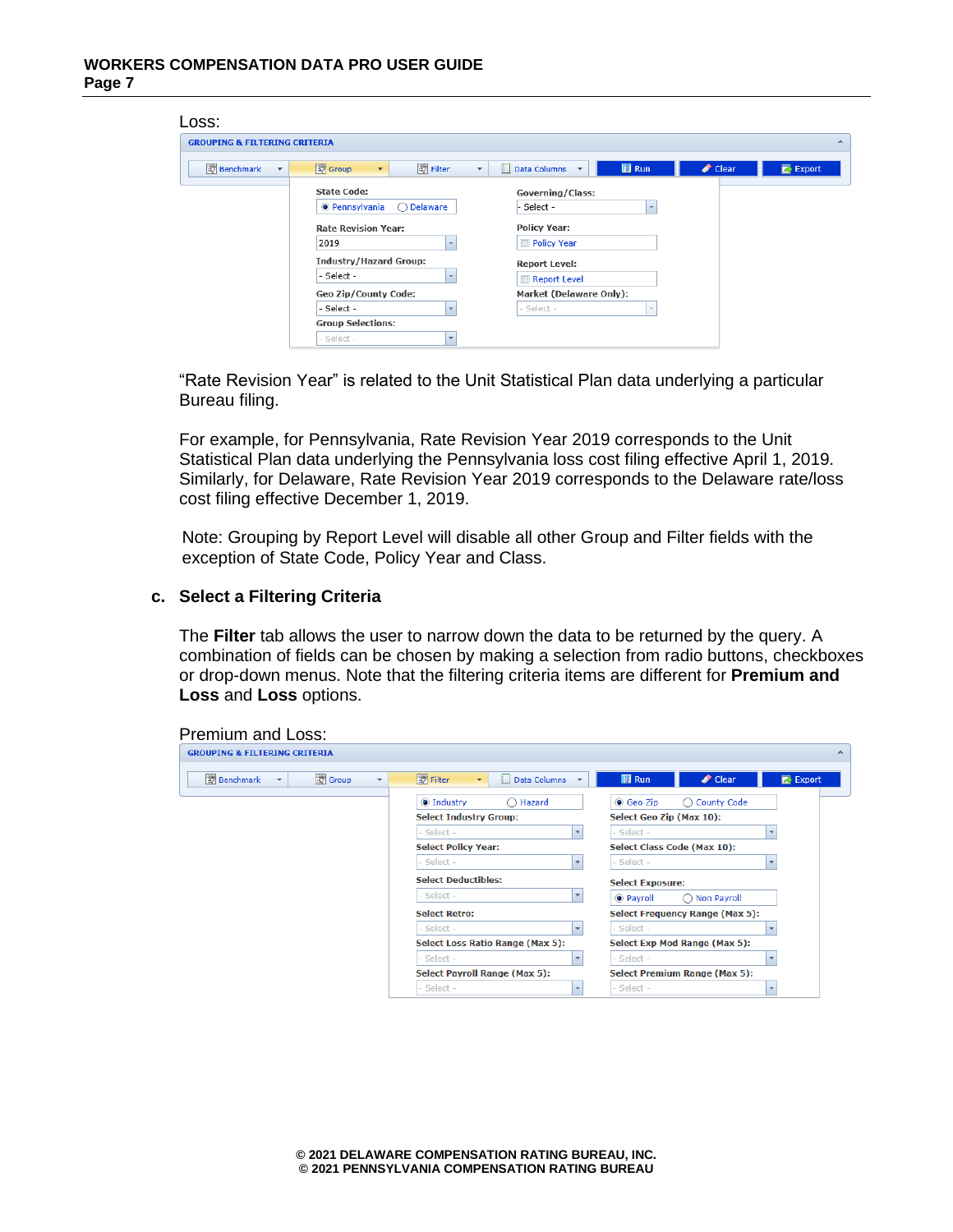| Loss:                                                                      |                                             |                                                                  |
|----------------------------------------------------------------------------|---------------------------------------------|------------------------------------------------------------------|
| <b>GROUPING &amp; FILTERING CRITERIA</b>                                   |                                             | $\sim$                                                           |
| Group<br>Benchmark<br>$\overline{\phantom{a}}$<br>$\overline{\phantom{a}}$ | Filter<br>H<br>Data Columns<br>$\mathbf{v}$ | <b>B</b> Run<br>$\triangle$ Clear<br>$\overline{\bullet}$ Export |
|                                                                            | le Industry<br>◯ Hazard                     | ◯ County Code<br>● Geo Zip                                       |
|                                                                            | <b>Select Industry Group:</b>               | Select Geo Zip (Max 10):                                         |
|                                                                            | - Select -<br>$\mathbf{v}$                  | - Select -<br>$\cdot$                                            |
|                                                                            | <b>Select Policy Year:</b>                  | Select Class Code (Max 10):                                      |
|                                                                            | - Select -<br>$\overline{\mathbf{v}}$       | - Select -<br>$\overline{\phantom{a}}$                           |
|                                                                            | <b>Select Deductibles:</b>                  | <b>Select Injury Type:</b>                                       |
|                                                                            | - Select -<br>$\overline{\mathbf{v}}$       | - Select -<br>$\overline{\mathbf{v}}$                            |
|                                                                            | <b>Select Retro:</b>                        | <b>Select Claim Status:</b>                                      |
|                                                                            | - Select -<br>$\mathbf{v}$                  | - Select -<br>$\overline{\mathbf{v}}$                            |
|                                                                            | <b>Select LRARO:</b>                        | Select Loss Range (Max 5):                                       |
|                                                                            | - Select -<br>$\overline{\mathbf{v}}$       | - Select -<br>$\overline{\phantom{a}}$                           |
|                                                                            | <b>Report Level:</b>                        |                                                                  |
|                                                                            | Select -<br>$\cdot$                         |                                                                  |

# **d. Select Data Columns**

The **Data Columns** tab allows the user to select the data to be returned by the query. A data field can be selected by ticking a checkbox. Note that the data fields are different for Premium and Loss and Loss options.

 $\sqrt{ }$ 

Premium and Loss:

The default data columns selected are: *Exposure*, *Claim Count* and *Total Incurred*.

| Group<br>图 Filter<br>Benchmark<br>$\overline{\phantom{a}}$<br>$\overline{\phantom{a}}$<br>$\overline{\phantom{a}}$ | <b>III</b> Run<br>$\triangle$ Clear<br>$\overline{\mathbb{Z}}$ Export<br>Data Columns<br>$\overline{\phantom{a}}$ |
|--------------------------------------------------------------------------------------------------------------------|-------------------------------------------------------------------------------------------------------------------|
|                                                                                                                    | <b>Select Premium Columns:</b>                                                                                    |
|                                                                                                                    | Mod Prem Bureau Rates<br>All Premium Fields<br>$\Box$<br>$\Box$                                                   |
|                                                                                                                    | Policy Count By Class<br>Man Prem Carrier Rates<br>$\Box$<br>$\Box$                                               |
|                                                                                                                    | Man Prem Bureau Rates<br><b>Exposure</b><br>$\blacktriangledown$<br>$\Box$                                        |
|                                                                                                                    | $\Box$<br><b>Mod Prem Carrier Rates</b>                                                                           |
|                                                                                                                    | <b>Select Loss Columns:</b>                                                                                       |
|                                                                                                                    | All Loss Fields<br><b>Indemnity Paid</b><br>$\Box$                                                                |
|                                                                                                                    | Claim Count<br><b>Medical Paid</b><br>$\blacktriangledown$                                                        |
|                                                                                                                    | $\Box$<br><b>Indemnity Incurred</b><br><b>Total Paid</b><br>$\Box$                                                |
|                                                                                                                    | $\Box$<br><b>Medical Incurred</b><br>Average Loss Ratio                                                           |
|                                                                                                                    | <b>Total Incurred</b><br><b>Average Claim Frequency</b><br>$\overline{\mathbf{v}}$                                |





#### **e. Run the Report**

Click the **Run** button to execute the query and generate an on-screen report.

| <b>GROUPING &amp; FILTERING CRITERIA</b><br>∼ |                                          |     |                   |        |  |  |  |  |
|-----------------------------------------------|------------------------------------------|-----|-------------------|--------|--|--|--|--|
| uroup.<br><b>Denchmark</b>                    | <b>Light</b><br>Filter<br><b>Columns</b> | Run | I<br><b>Clear</b> | Export |  |  |  |  |

**© 2021 DELAWARE COMPENSATION RATING BUREAU, INC. © 2021 PENNSYLVANIA COMPENSATION RATING BUREAU**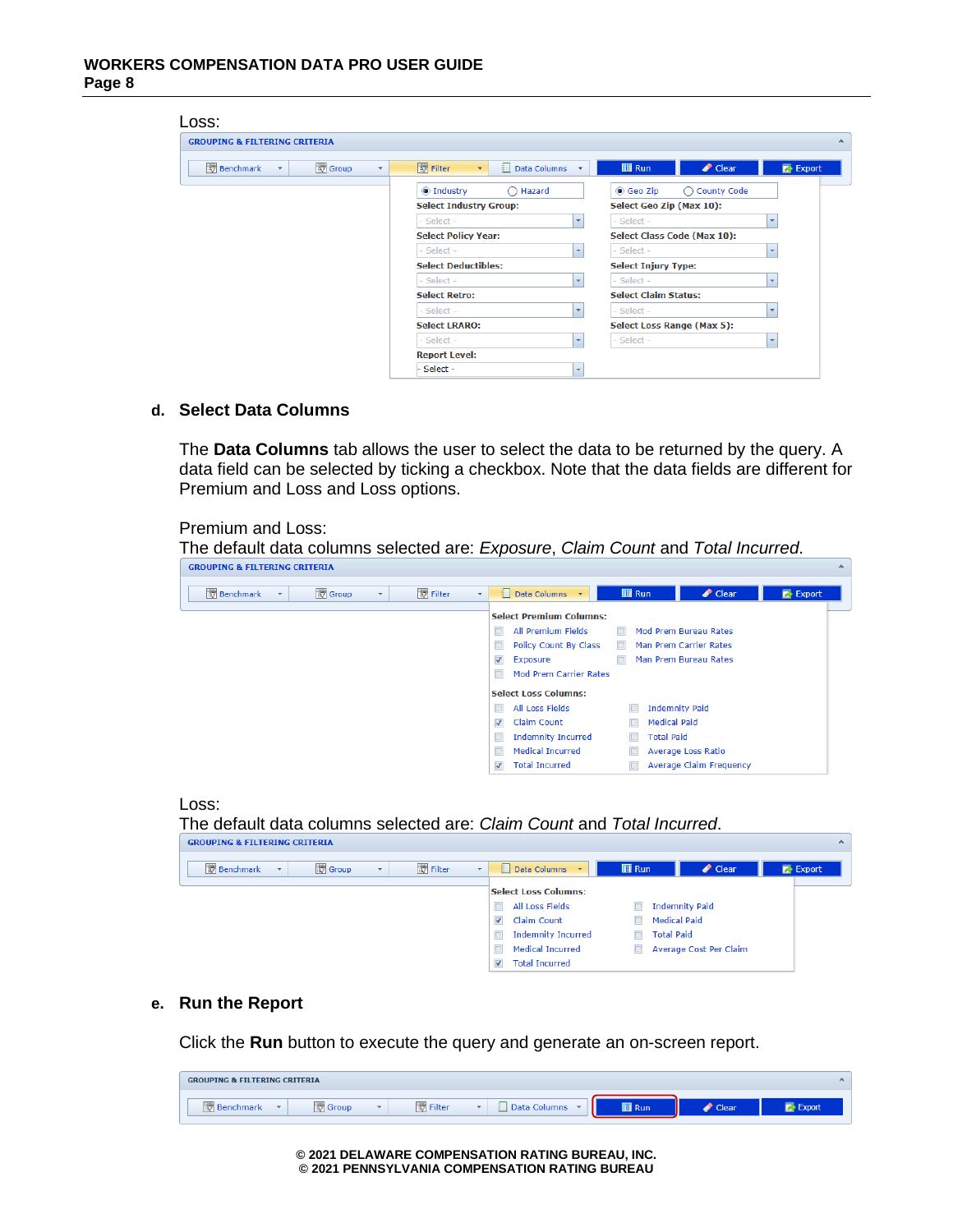# <span id="page-8-0"></span>**3. Report Screen**

When a query is submitted, the area below the Grouping and Filtering Criteria Toolbar is divided into two sections. The left section (Report Screen) is where the data is displayed. The section to the right is the Pivot Table Field List.

| Industry                            |                   |             |                                           | Exclude Fields      | Report Filters                   |
|-------------------------------------|-------------------|-------------|-------------------------------------------|---------------------|----------------------------------|
| Page 1 of 1 (1 items) $\bigcirc$ 1  |                   |             | Page size: $20 - 7$                       |                     |                                  |
|                                     |                   |             |                                           |                     |                                  |
|                                     | Exposure          | Claim Count | <b>Total Incurred</b>                     |                     |                                  |
| 2012<br>$\vee$ PA                   | \$192,903,470,433 | 168,557     | \$1,740,996,420                           |                     |                                  |
| Page 1 of 1 (1 items) $\circled{1}$ |                   |             | Page size: 20<br>$\overline{\phantom{a}}$ |                     |                                  |
|                                     |                   |             |                                           |                     | <b>Row Labels</b>                |
|                                     |                   |             |                                           |                     | $\overline{\mathbf{Y}}$<br>State |
|                                     |                   |             |                                           |                     | Ÿ<br>Policy Year                 |
|                                     |                   |             |                                           |                     |                                  |
|                                     |                   |             |                                           |                     |                                  |
|                                     |                   |             |                                           |                     |                                  |
|                                     |                   |             |                                           |                     | Column Labels                    |
|                                     |                   |             |                                           |                     |                                  |
|                                     |                   |             |                                           |                     |                                  |
|                                     |                   |             |                                           |                     |                                  |
|                                     |                   |             |                                           |                     |                                  |
|                                     |                   |             |                                           |                     |                                  |
|                                     |                   |             |                                           |                     |                                  |
|                                     |                   |             |                                           |                     | $\Sigma$ Column Values           |
|                                     |                   |             |                                           |                     | Exposure<br>Claim Count          |
|                                     |                   |             |                                           |                     | <b>Total Incurred</b>            |
|                                     |                   |             |                                           |                     |                                  |
|                                     |                   |             |                                           |                     |                                  |
|                                     |                   |             |                                           |                     |                                  |
|                                     |                   |             |                                           | Defer Layout Update | Update                           |
|                                     |                   |             |                                           |                     |                                  |

Below is a sample report based from the following criteria:

- Benchmark: Industry
- Group: State Code = Pennsylvania, Policy Year
- Filter: Policy Year 2012
- Data Columns: Default (Exposure, Claim Count, Total Incurred)

| Benchmark<br>Industry              |         |                     |                    |                       |  |  |
|------------------------------------|---------|---------------------|--------------------|-----------------------|--|--|
| Page 1 of 1 (1 items) $\bigcirc$ 1 |         |                     |                    | Page size: 20         |  |  |
| $\sim$ $\sqrt{ }$                  | $+$ $9$ |                     | <b>Grand Total</b> |                       |  |  |
| <b>Policy Year</b><br><b>State</b> |         | <b>Exposure</b>     | <b>Claim Count</b> | <b>Total Incurred</b> |  |  |
| <b>PA</b><br>2012                  |         | \$193,001,809,146   | 168,974            | \$1,882,301,054       |  |  |
| Page 1 of 1 (1 items) $\bigcirc$ 1 |         |                     | Page size: 20      |                       |  |  |
|                                    |         |                     |                    |                       |  |  |
| <b>Group/Filter</b>                |         | <b>Data Columns</b> |                    |                       |  |  |

Note that the report screen displays 20 rows of data by default. It can be changed by selecting a value from the "Page size" drop-down list. The page navigation buttons can be used to scroll through the report.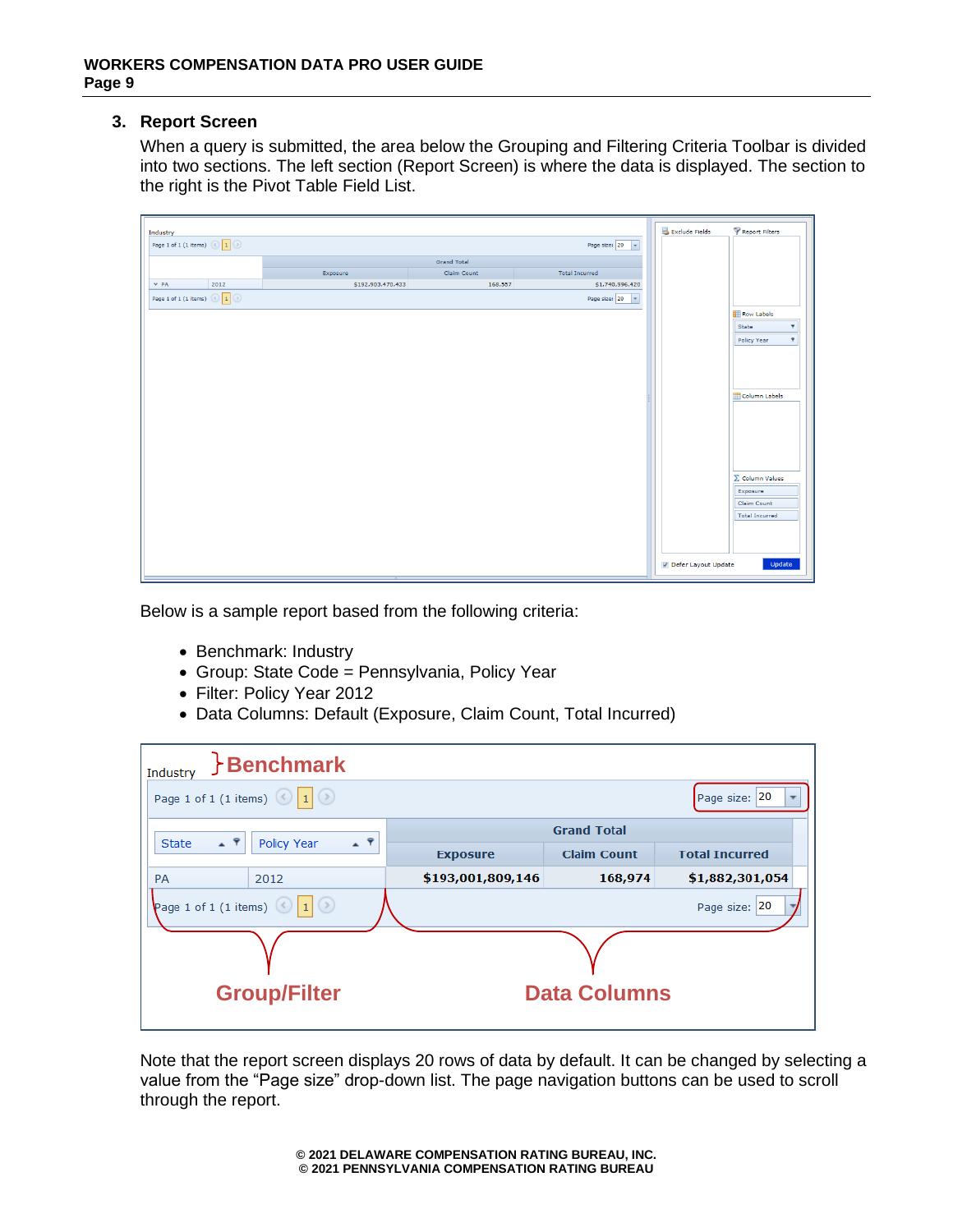For queries that involve a comparison (such as Industry and carrier), a second report table is displayed at the bottom of the first table.

| Industry                                                                                     |                   |                    |                                           |  |  |  |
|----------------------------------------------------------------------------------------------|-------------------|--------------------|-------------------------------------------|--|--|--|
| Page 1 of 1 (1 items) $\bigcirc$ 1                                                           |                   |                    | Page size: 20                             |  |  |  |
| $\sim$ 9<br>$-9$                                                                             |                   | <b>Grand Total</b> |                                           |  |  |  |
| <b>Policy Year</b><br><b>State</b>                                                           | <b>Exposure</b>   | <b>Claim Count</b> | <b>Total Incurred</b>                     |  |  |  |
| 2012<br>PA                                                                                   | \$193,001,809,146 | 168,974            | \$1,882,301,054                           |  |  |  |
| Page 1 of 1 (1 items) $\left  \begin{array}{c c} 1 & 1 \end{array} \right $<br>Page size: 20 |                   |                    |                                           |  |  |  |
|                                                                                              |                   |                    |                                           |  |  |  |
| Carrier                                                                                      |                   |                    |                                           |  |  |  |
| Page 1 of 1 (0 items) $\bigcirc$ 1                                                           |                   |                    | Page size: 20<br>$\overline{\phantom{a}}$ |  |  |  |
|                                                                                              |                   | <b>Grand Total</b> |                                           |  |  |  |
| $-9$<br>$\sim$ $\sqrt{ }$<br>Policy Year<br><b>State</b>                                     | <b>Exposure</b>   | <b>Claim Count</b> | <b>Total Incurred</b>                     |  |  |  |
| <b>Grand Total</b>                                                                           | \$0               | $\bf{0}$           | \$0                                       |  |  |  |
| Page 1 of 1 (0 items) $\bigcirc$ 1                                                           |                   |                    | Page size: 20<br>$\overline{\mathbf{v}}$  |  |  |  |

Note: Search results with a Policy Count or Total Claim Count less than 3 will not be returned and will be displayed as *Restricted Data.* The data is restricted as to not allow identification of a specific employer.

# <span id="page-9-0"></span>**4. Pivot Table Field List**

The **Pivot Table Field List** is a feature of WC Data Pro that allows users to sort, filter and interactively explore the data on the report screen. This tool becomes available after a query is submitted from the Grouping & Filtering Criteria Toolbar.

The WC Data Pro Pivot Table functions similar to Microsoft Excel's Pivot Table. Fields can be moved by "dragging and dropping" to and from the Row Labels, Column Labels, Column Values and Report Filters. This will in turn update the report screen and display the data in a different perspective.

| 是<br><b>Exclude Fields</b> | Report Filters         |
|----------------------------|------------------------|
|                            |                        |
|                            |                        |
|                            |                        |
|                            | <b>Row Labels</b>      |
|                            | <b>State</b>           |
|                            | Policy Year            |
|                            |                        |
|                            | Column Labels          |
|                            |                        |
|                            |                        |
|                            |                        |
|                            | $\Sigma$ Column Values |
|                            | Exposure               |
|                            | Claim Count            |
|                            | <b>Total Incurred</b>  |
|                            |                        |
| Defer Layout Update        | <b>Update</b>          |

To apply a filter to a field in the Pivot Table Field List, click on the filter icon ( $\top$ ) and select the values from the menu that you wish to include or exclude.

To sort a field in the Pivot Table Field List, click on the sort icons ( $\bullet$  or  $\bullet$ ). Up arrow denotes ascending order while down arrow denotes descending order.

# **Defer Layout Update**

Enable the Defer Layout Update function to drag and drop fields between the Pivot Table Field List and Report screen according to your query requirements. The report will not refresh unless the Update button is selected.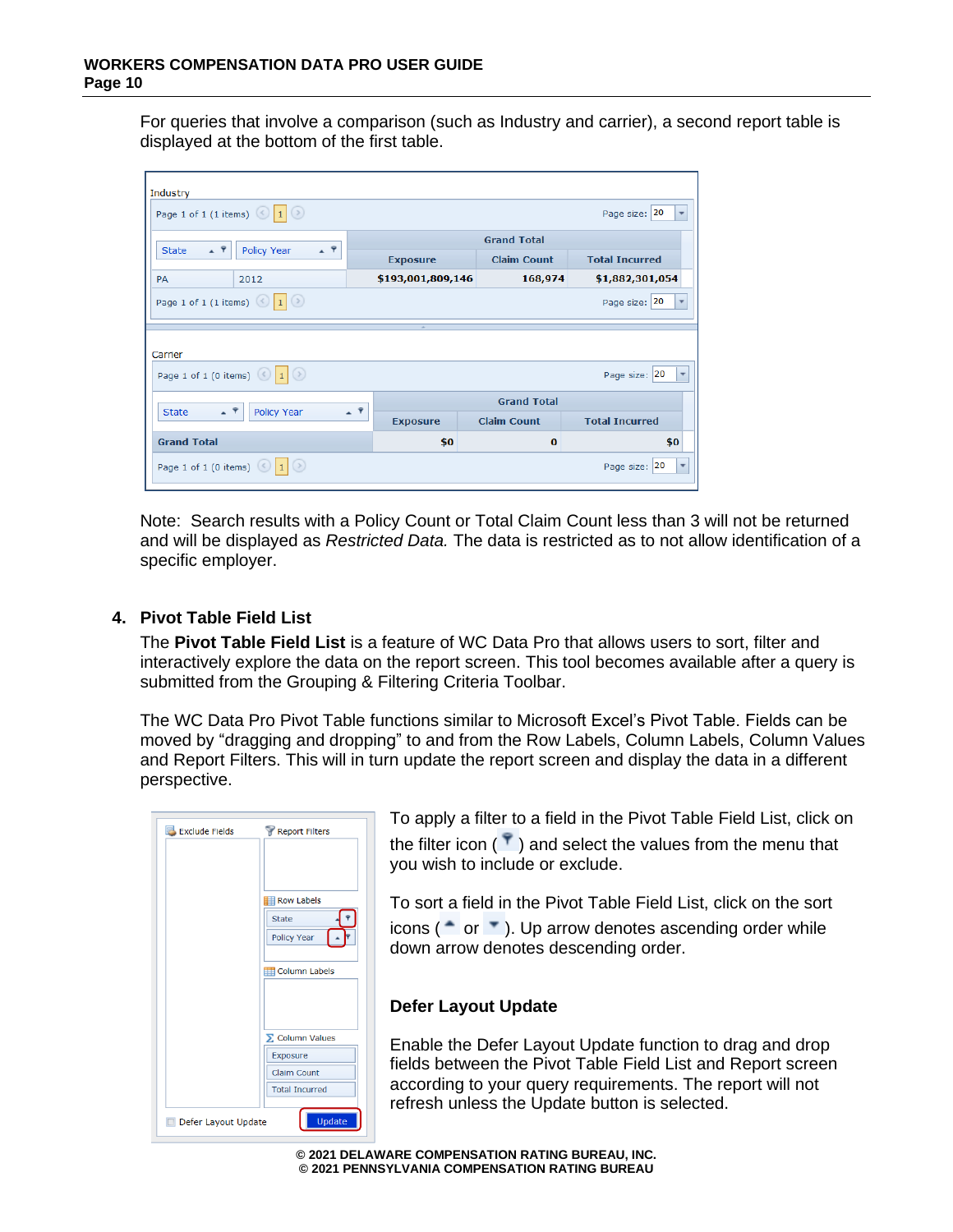# <span id="page-10-0"></span>**G. EXPORTING A REPORT**

Select the **Export** button from the Grouping & Filtering Criteria Toolbar to generate a Microsoft Excel file of the data displayed on the screen.

| <b>GROUPING &amp; FILTERING CRITERIA</b><br>$\sim$ |                        |            |                   |        |  |  |  |
|----------------------------------------------------|------------------------|------------|-------------------|--------|--|--|--|
| Benchmark<br><b>Group</b><br>$\mathbf{r}$          | Filter<br>Data Columns | <b>Run</b> | $\triangle$ Clear | Export |  |  |  |

The exported file will include multiple tabs depending on the type of query. The **Filtering Criteria** tab lists the measures selected from the Grouping & Filtering Criteria Toolbar.

*Note that the export file will not reflect additional selections or criteria changes made within the pivot table.*

The next tab, labeled **Sheet A**, will display the results from your query. When running a compare query, a third tab is generated for the additional data.

|                | A                                     | B                        | C                        | D                         | E | F | G | н  |                                                                                                 |     | K |   |   |
|----------------|---------------------------------------|--------------------------|--------------------------|---------------------------|---|---|---|----|-------------------------------------------------------------------------------------------------|-----|---|---|---|
| 1              |                                       |                          |                          |                           |   |   |   |    |                                                                                                 |     |   |   |   |
| $\overline{2}$ |                                       |                          |                          |                           |   |   |   |    | Note: The filtering criteria shown does not reflect the selections made within the pivot table. |     |   |   |   |
| 3              |                                       |                          |                          |                           |   |   |   |    |                                                                                                 |     |   |   |   |
| 4              | <b>Benchmark</b>                      |                          |                          |                           |   |   |   |    |                                                                                                 |     |   |   |   |
| 5              |                                       | <b>Column A Industry</b> |                          |                           |   |   |   |    |                                                                                                 |     |   |   |   |
| 6              |                                       |                          |                          |                           |   |   |   |    |                                                                                                 |     |   |   |   |
| 7              | <b>Group</b>                          |                          |                          |                           |   |   |   |    |                                                                                                 |     |   |   |   |
| 8              |                                       |                          |                          | Pennsylvania, Policy Year |   |   |   |    |                                                                                                 |     |   |   |   |
| 9              |                                       |                          |                          |                           |   |   |   |    |                                                                                                 |     |   |   |   |
| 10             | <b>Filter</b>                         |                          |                          |                           |   |   |   |    |                                                                                                 |     |   |   | 킄 |
| 11             |                                       |                          | Policy Year: 2012        |                           |   |   |   |    |                                                                                                 |     |   |   |   |
| 12             |                                       |                          | <b>Exposure: Payroll</b> |                           |   |   |   |    |                                                                                                 |     |   |   |   |
| 13             |                                       |                          |                          |                           |   |   |   |    |                                                                                                 |     |   |   |   |
| 14             | <b>Data Columns</b>                   |                          |                          |                           |   |   |   |    |                                                                                                 |     |   |   |   |
| 15             | Exposure, Claim Count, Total Incurred |                          |                          |                           |   |   |   |    |                                                                                                 |     |   |   |   |
| 16             |                                       |                          |                          |                           |   |   |   |    |                                                                                                 |     |   |   |   |
| 17             |                                       |                          |                          |                           |   |   |   |    |                                                                                                 |     |   |   |   |
| 18             |                                       |                          |                          |                           |   |   |   |    |                                                                                                 |     |   |   |   |
| 19             |                                       |                          |                          |                           |   |   |   |    |                                                                                                 |     |   |   |   |
| 20             |                                       |                          |                          |                           |   |   |   |    |                                                                                                 |     |   |   |   |
| $H = 4$        | $\blacktriangleright$<br>$\mathbf{r}$ | SheetA Industry          |                          | <b>Filtering Criteria</b> | 匂 |   |   | ∏⊣ |                                                                                                 | III |   | ь |   |

|                         | A                                    | B | $\mathsf{C}$            | D                       | E                          | F | G            | H |  | ▲                        |
|-------------------------|--------------------------------------|---|-------------------------|-------------------------|----------------------------|---|--------------|---|--|--------------------------|
| $\mathbf{1}$            | Premium & Loss Reports               |   |                         |                         |                            |   |              |   |  |                          |
| $\overline{2}$          |                                      |   | <b>Grand Total</b>      | Grand Total Grand Total |                            |   |              |   |  |                          |
| $\overline{\mathbf{3}}$ |                                      |   | Exposure                |                         | Claim Count Total Incurred |   |              |   |  |                          |
| 4                       | PA                                   |   | 2012 \$193,090,318,997  |                         | 166,708 \$1,416,676,315    |   |              |   |  |                          |
| 5                       |                                      |   |                         |                         |                            |   |              |   |  |                          |
| 6                       |                                      |   |                         |                         |                            |   |              |   |  |                          |
| 7                       |                                      |   |                         |                         |                            |   |              |   |  |                          |
| 8                       |                                      |   |                         |                         |                            |   |              |   |  |                          |
| 9                       |                                      |   |                         |                         |                            |   |              |   |  |                          |
| 10                      |                                      |   |                         |                         |                            |   |              |   |  | $\equiv$                 |
| 11                      |                                      |   |                         |                         |                            |   |              |   |  |                          |
| 12                      |                                      |   |                         |                         |                            |   |              |   |  |                          |
| 13                      |                                      |   |                         |                         |                            |   |              |   |  |                          |
| 14                      |                                      |   |                         |                         |                            |   |              |   |  |                          |
| 15                      |                                      |   |                         |                         |                            |   |              |   |  |                          |
| 16                      |                                      |   |                         |                         |                            |   |              |   |  |                          |
| 17                      |                                      |   |                         |                         |                            |   |              |   |  |                          |
| 18                      |                                      |   |                         |                         |                            |   |              |   |  |                          |
| 19                      |                                      |   |                         |                         |                            |   |              |   |  |                          |
| 20                      |                                      |   |                         |                         |                            |   |              |   |  | $\overline{\phantom{a}}$ |
|                         | $M \rightarrow N$<br>SheetA_Industry |   | ☜<br>Filtering Criteria |                         | $\Box$                     |   | $\mathbb{H}$ |   |  |                          |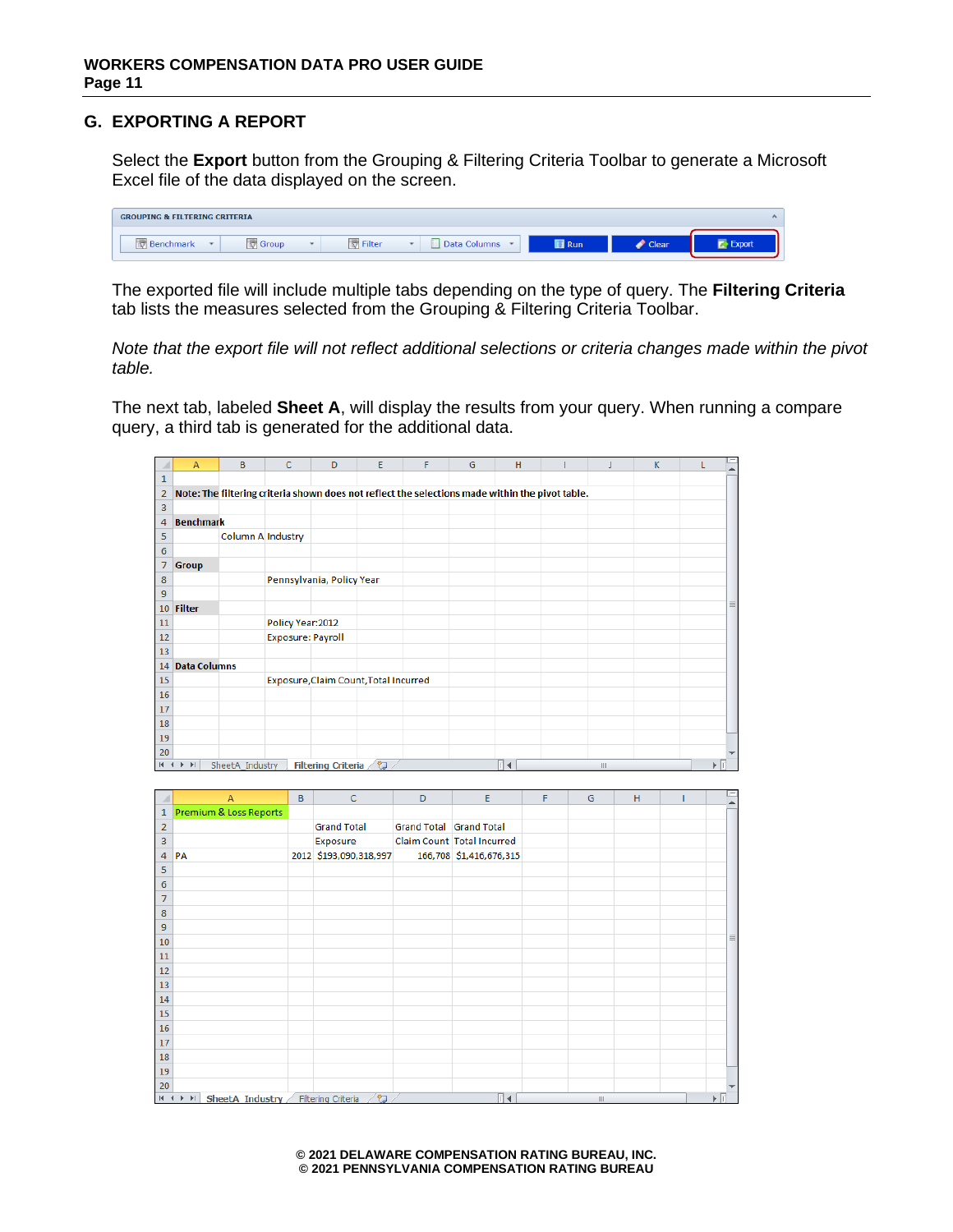## <span id="page-11-0"></span>**H. EXITING WC DATA PRO**

Select the **Home** option from the main menu to return to the DCRB/PCRB Application Manager page, and then click **Sign Out** at the top right corner of the page.

## <span id="page-11-1"></span>**I. TECHNICAL APPENDIX**

This section includes information about the data and methodology for the data elements within Data Pro to ensure the users' appropriate utilization of this application. The reference guide is organized according to the location of the field within Data Pro.

## **Premium and Loss Measures:**

## *Group Criteria*

**Frequency** = ((Indemnity Claim Count) / (Payroll/100 x Current Pre-surcharge Loss Cost)) x 1,000,000. Note that claim frequency is only calculated for exposures with payroll as the basis for premium.

 **Loss Ratio** = (Total Incurred Losses) / (Modified Premium at Bureau Rates)

**Premium** = Modified Premium at Bureau Rates = (Manual Premium at Bureau Rates) x (Experience Rating Modification)

**Governing Class** is defined as the classification, other than the standard exception classifications, which carries the largest amount of payroll, exclusive of payroll for certain miscellaneous employees.

## *Filter Criteria*

**Deductible Only** includes both large and small deductible policies. **Exclude Deductibles** excludes both large and small deductible policies.

 **Loss Ratio** = (Total Incurred Losses) / (Modified Premium at Bureau Rates)

**Frequency** = ((Indemnity Claim Count) / (Payroll/100 x Current Pre-surcharge Loss Cost)) x 1,000,000. Note that claim frequency is only calculated for exposures with payroll as the basis for premium.

 **Premium** = Modified Premium at Bureau Rates = (Manual Premium at Bureau Rates) x (Experience Rating Modification)

## *Data Columns*

**Manual Premium at Bureau Rates** *(Man Prem Bureau Rates)* is calculated on a current presurcharge loss cost level basis for both Pennsylvania and Delaware. It does not reflect the effects of Experience Rating Modification.

**Modified Premium at Bureau Rates** *(Mod Prem Bureau Rates)* is (Manual Premium at Bureau Rates) x (Experience Rating Modification).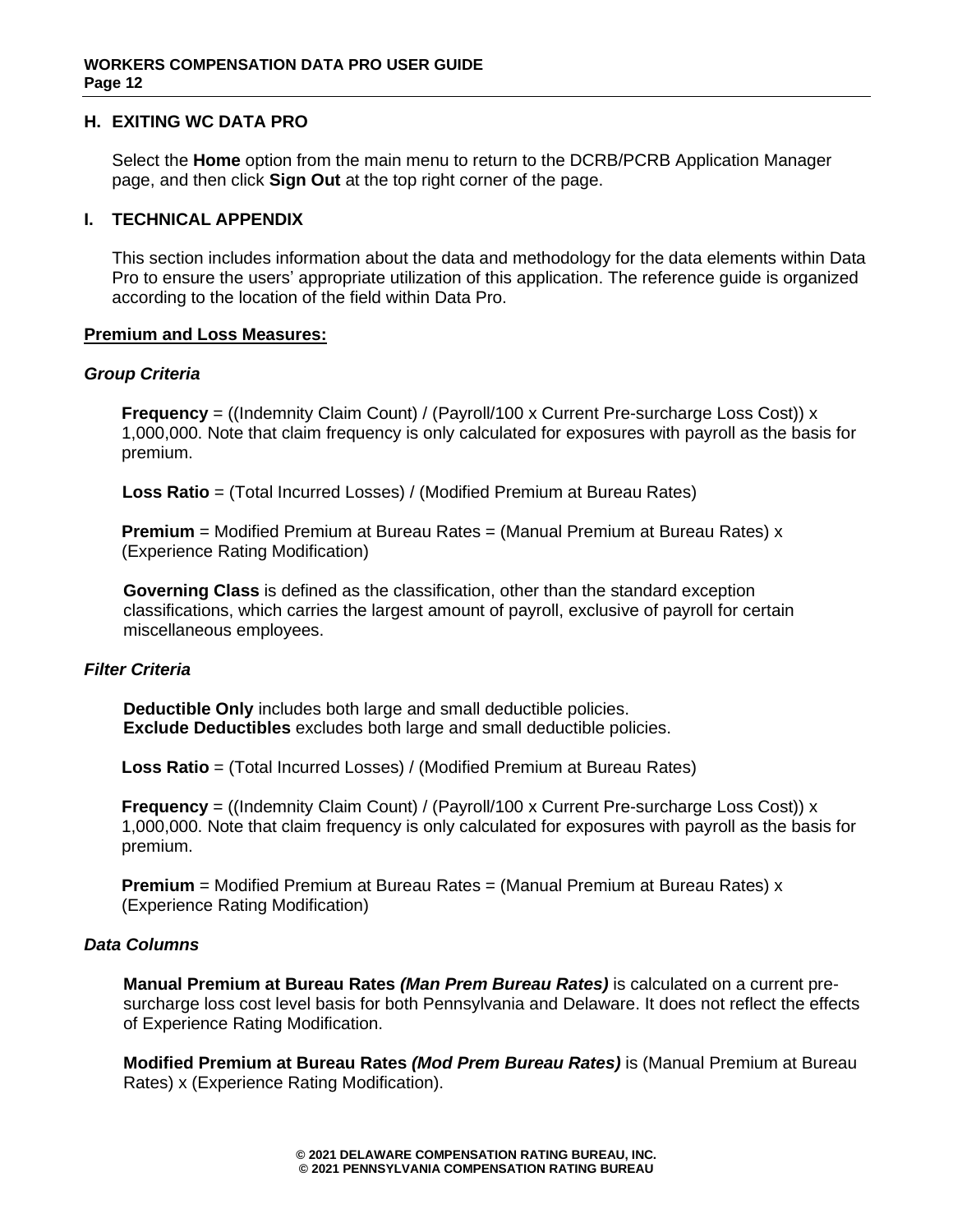**Manual Premium at Carrier Rates** *(Man Prem Carrier Rates)* does not reflect the effects of Experience Rating Modification.

**Modified Premium at Carrier Rates** *(Mod Prem Carrier Rates)* is (Manual Premium at Carrier Rates) x (Experience Rating Modification).

**Claim Count** includes both Indemnity claim counts and Medical Only claim counts.

**Medical Incurred, Total Incurred, Medical Paid** and **Total Paid** include medical losses on Indemnity claims and losses on Medical Only claims.

**Average Loss Ratio** = (Total Incurred Losses) / (Modified Premium at Bureau Rates)

**Average Claim Frequency** = ((Indemnity Claim Count) / (Payroll/100 x Current Pre-surcharge Loss Cost)) x 1,000,000. Note that claim frequency is only calculated for exposures with payroll as the basis for premium.

#### **Loss Measures:**

#### *Group Criteria*

**Governing Class** is defined as the classification, other than the standard exception classifications, which carries the largest amount of payroll, exclusive of payroll for certain miscellaneous employees.

There are 10 **Report Levels**, which reflect the status of business written in a given policy year. The first report level is valued as of 18 months after policy inception. The second report level is valued 12 months after the first report level, or 30 months after policy inception. Subsequent report levels follow at successive 12-month intervals up to a maximum of ten report levels.

## *Filter Criteria*

**Deductible Only** includes both large and small deductible policies. **Exclude Deductibles** excludes both large and small deductible policies.

**LRARO** is the *Large Risk Alternative Rating Option*. This option provides an opportunity for the specific, unique servicing requirements and risk associated with a large insured to be recognized and adjusted for in the calculation of its premium. The criteria for a risk to qualify for the Large Risk Alternative Rating Option may vary by state.

In the **Report Level** criteria, there are 10 report levels, which reflect the status of business written in a given policy year. The first report level is valued as of 18 months after policy inception. The second report level is valued 12 months after the first report level, or 30 months after policy inception. Subsequent report levels follow at successive 12-month intervals up to a maximum of ten report levels.

## *Data Columns*

**Claim Count** can include Indemnity claim counts or Medical Only claim counts or both, depending upon the selection of Injury Type under the **Filter** tab.